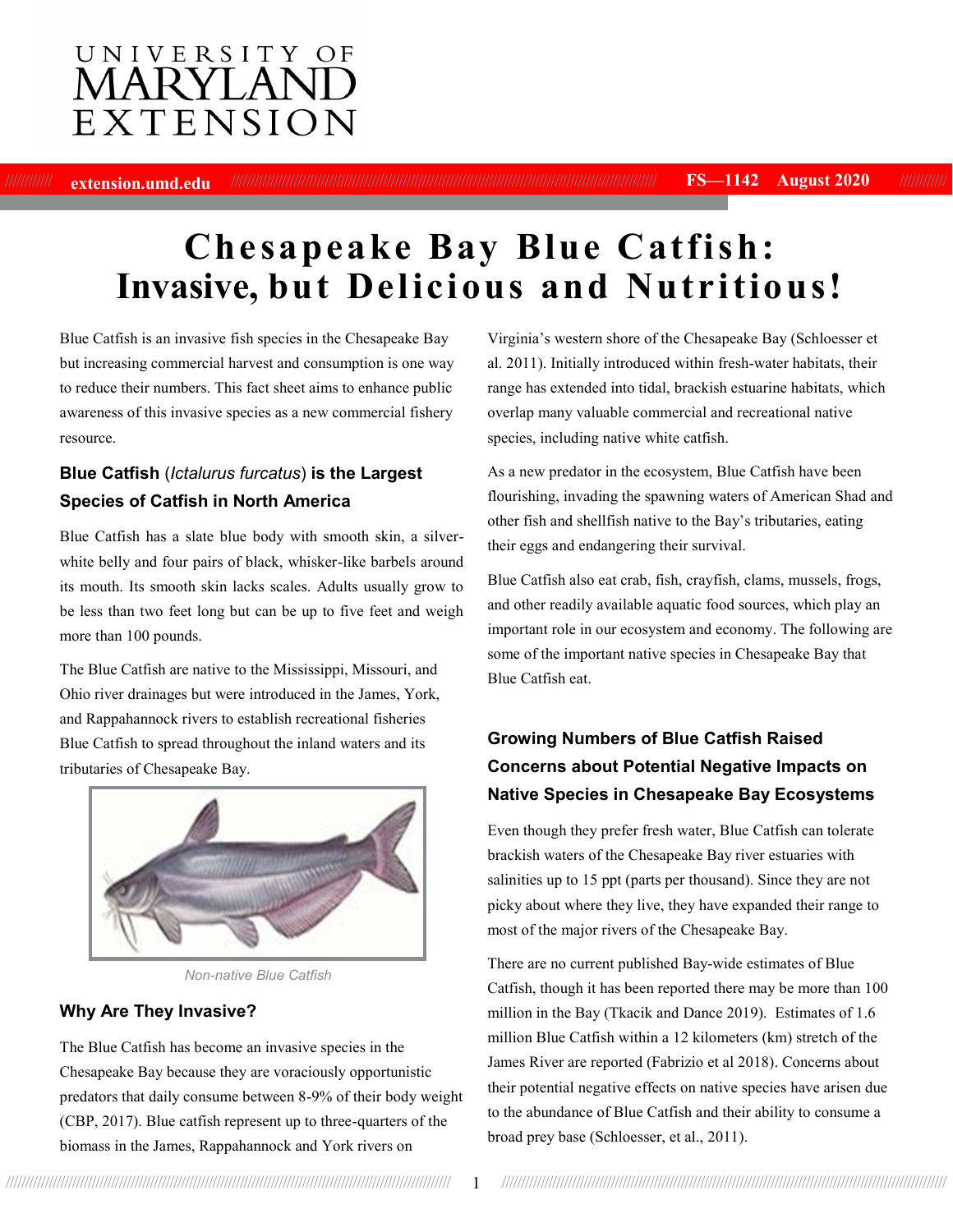

#### **What Is Being Done to Mitigate the Invasion?**

Fishermen are catching more Blue Catfish and selling them to seafood grocery stores, as well as to restaurants. Commercial watermen in Maryland and Virginia harvested more than 5 million pounds of Blue Catfish in 2017 (Jerry Jackson / Baltimore Sun).

Maryland announced a Blue Catfish purchasing initiative program in September 2018. The purpose of this program is to create sales of Blue Catfish to state institutions providing food services and help reduce the Blue Catfish's negative impact on the Potomac River and Chesapeake Bay ecosystems by creating a reliable market for the nonnative species.

Virginia has created a new commercial fishery to target Blue Catfish using Low Frequency Electrofishing Technology (a generator supplied pulsed low frequency DC current that temporarily stuns the fish and causes them to surface to enable harvesting). This will result in greater numbers of catfish harvested from the system and available for processing market and consumers.

Chefs in Maryland and Virginia have led the way in popularizing Chesapeake Bay Blue Catfish and increasing consumer demand to help control the fish's numbers. Chef's symposiums held annually at the Virginia Institute of Marine Science offer Blue Catfish fishery, sustainability, and culinary products education to chefs and culinary students.

The University of Maryland Extension Seafood Technology Specialist and Family and Consumer Science Educators have worked together to deliver education and demonstration programs to enhance public awareness on food safety and nutrition of invasive Blue Catfish and promote safe consumption.

University of Maryland Dining Services serves Chesapeake Bay

Blue Catfish on campus and includes it in menus and promotions. An estimated 7,265 pounds of blue catfish were served on campus during the fall 2019 semester.



*Delicious Chesapeake Bay Blue Catfish Photo by NOAA Fisheries*



*Greens on blues, a Latin-inspired Dish with Chesapeake Bay Blue Catfish*

*Photo by MDNR*



*Chesapeake Bay Blue Catfish Fillets Photo by VIMS*

////////////////////////////////////////////////////////////////////////////////////////////////////////////////// 2 ///////////////////////////////////////////////////////////////////////////////////////////////////////////////////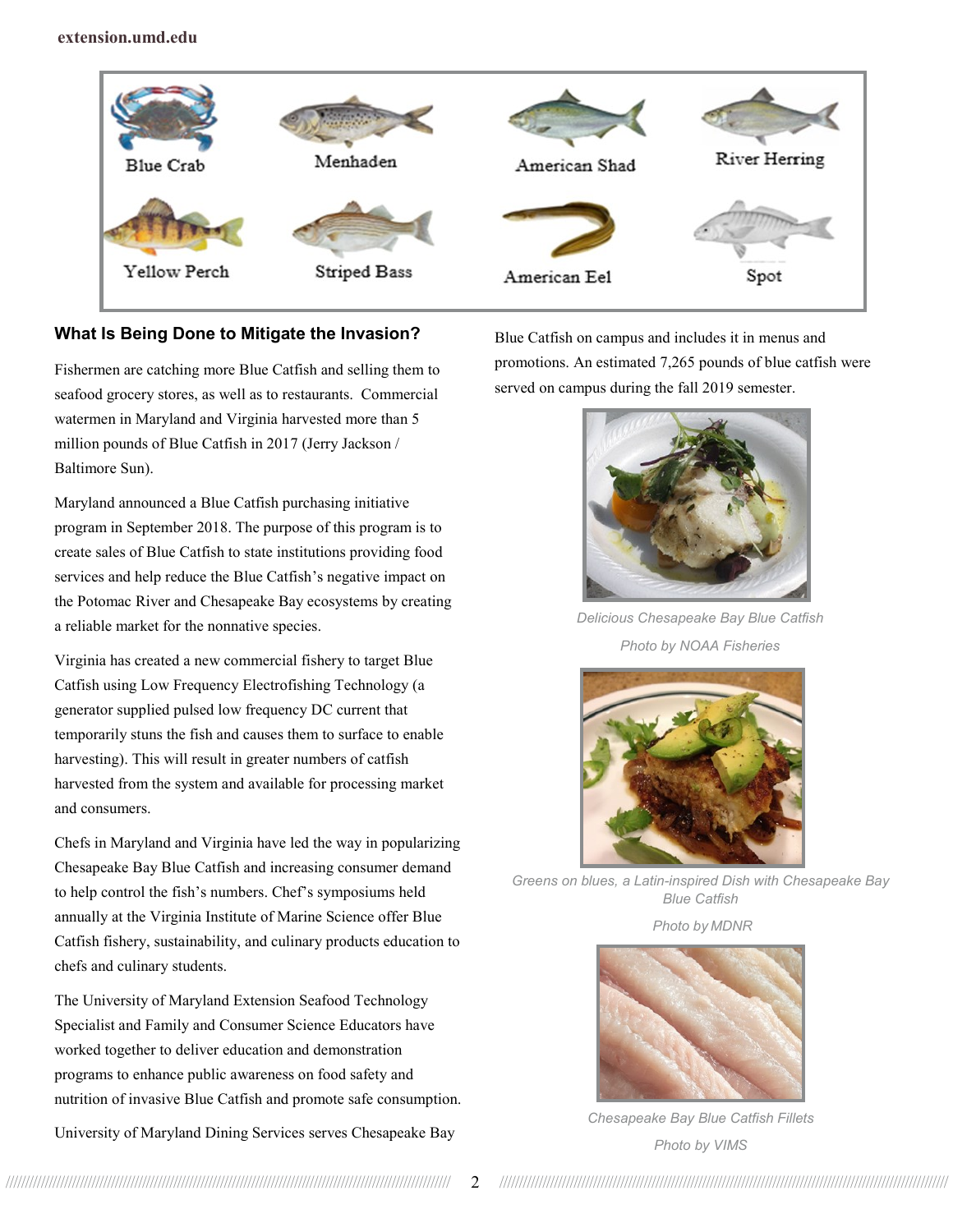#### **How Can You Help?**

Increasing commercial harvest and consumption of Chesapeake Bay Blue Catfish is one way to reduce numbers of this invasive fish in our Bay.

Watermen are encouraged to commercially harvest Chesapeake Bay Blue Catfish. Consumers should ask for Chesapeake Bay Blue Catfish at their local grocery store or restaurant.

Chesapeake Bay Blue Catfish is mild and flaky, with a taste similar to striped bass. In fact, it may be tastier than any catfish you've ever had. Why are they so delicious? Adult Chesapeake Bay Blue Catfish are not bottom feeders and thus don't acquire a muddy taste. They actively feed on aquatic prey, including other fish (Menhaden, American Shad, White Perch, and River Herring) and shellfish (crabs, clams, and mussels). This is good for developing the flavor but bad for the ecosystem of our Bay. Therefore, eating Blue Catfish might just be the tastiest ways to help save the Bay.

### **What Forms of Blue Catfish Product Can You Buy?**

The main product is whole fillet. Fillet portions (3 oz, 4oz, 8oz), whole-fish, gutted or un-gutted are available upon request from buyers.

# **Like Most Fish Species, Blue Catfish Fillet is High in Protein and Low in Fat and Cholesterol**

According to a recent study (Fisher, 2020), Chesapeake Bay Blue Catfish fillets contain 19g of high-quality protein per serving (4 oz) with only 1.5g of fat. The fillets have more healthy fats (unsaturated 75%) than unhealthy ones (saturated 25%).

Most importantly, Blue Catfish fillets provide an abundance of healthy Omega-3 fatty acids (270 mg per serving), especially eicosapentaenoic acid (EPA) and docosahexaenoic acid (DHA) which are not found in land-based plants and animals products. The fillets also contain vitamin D and potassium but provide negligible amounts of *trans fat.*

There are many health benefits of Omega-3 fats in fish. They lower the risk of obesity. As part of a healthy diet, eating fish and other seafood offer heart health benefits and lower the risk of obesity. For the general population, consumption of about 8

ounces per week of a variety of seafood, which help provide a minimum recommended consumption of 250 mg per day of EPA and DHA, is associated with reduced cardiac deaths among individuals with and without preexisting cardiovascular disease (WHO, 2008; USDHH and USDA, 2015).

Omega-3 fats enhance infant brain development and health outcomes. Maternal consumption, during pregnancy and breastfeeding, of at least 8 ounces (two servings) per week of seafood that contains DHA is associated with better infant health outcomes.

For more information, visit the National Institute of Health (NIH)'s website: [https://ods.od.nih.gov/factsheets/](https://ods.od.nih.gov/factsheets/Omega3FattyAcids-HealthProfessional/) Omega3FattyAcids-[HealthProfessional/](https://ods.od.nih.gov/factsheets/Omega3FattyAcids-HealthProfessional/)

Even though another omega-3 alpha-linolenic acid (ALA) present in plant oils, such as flaxseed, soybean, and canola oils, can be converted into EPA and then to DHA, the conversion is very limited (≤15%). Therefore, consuming EPA and DHA directly from seafood is the only practical way to increase levels of these fatty acids in the body.

| <b>Nutrition Facts</b><br>varied servings per container<br>4 oz (112g)<br>Serving size                                                                              |     |
|---------------------------------------------------------------------------------------------------------------------------------------------------------------------|-----|
| Amount per serving<br>Calories                                                                                                                                      |     |
| % Daily Value*                                                                                                                                                      |     |
| Total Fat 1.5g                                                                                                                                                      | 2%  |
| Saturated Fat 0g                                                                                                                                                    | 0%  |
| Trans Fat 0g                                                                                                                                                        |     |
| Polyunsaturated Fat 0.5g                                                                                                                                            |     |
| Monounsaturated Fat 0g                                                                                                                                              |     |
| Cholesterol 60mg                                                                                                                                                    | 20% |
| Sodium 55mg                                                                                                                                                         | 2%  |
| Total Carbohydrate 0g                                                                                                                                               | 0%  |
| Dietary Fiber 0g                                                                                                                                                    | 0%  |
| <b>Total Sugars Og</b>                                                                                                                                              |     |
| Includes 0g Added Sugars                                                                                                                                            | 0%  |
| Protein 19g                                                                                                                                                         |     |
|                                                                                                                                                                     |     |
| Vitamin D 1.7mcg                                                                                                                                                    | 8%  |
| Calcium 10mg                                                                                                                                                        | 0%  |
| Iron 0mg                                                                                                                                                            | 0%  |
| Potassium 460mg                                                                                                                                                     | 10% |
| *The % Daily Value tells you how much a nutrient in a<br>serving of food contributes to a daily diet. 2,000 calories a<br>day is used for general nutrition advice. |     |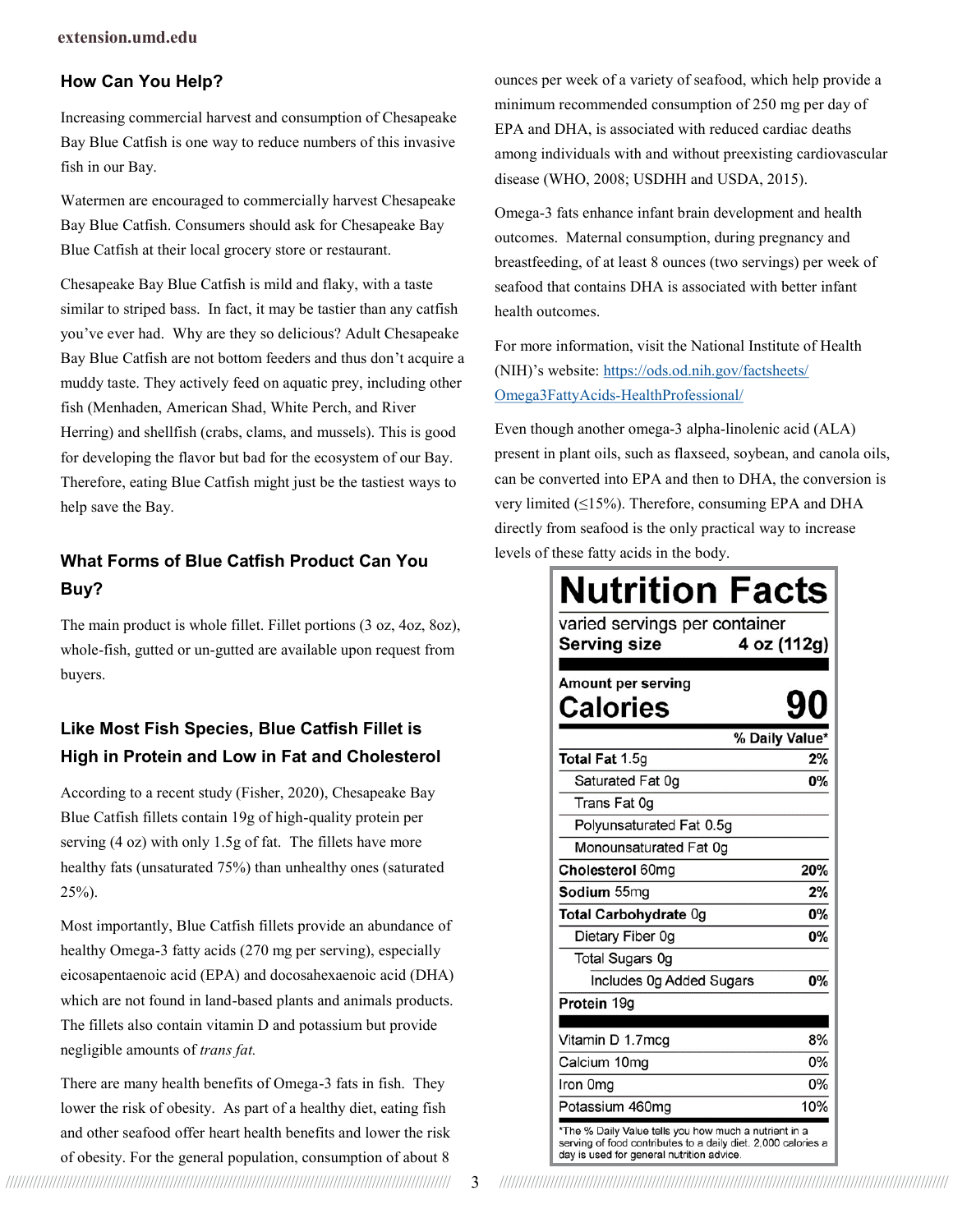# **Are Commercially Harvested Chesapeake Bay Blue Catfish Safe to Eat?**

Like any kind of food, fish (including Chesapeake Bay Blue Catfish), may have potential risks associated with microbial and chemical contaminants. Chesapeake Bay Blue Catfish products prepared for distribution in commerce for use as human food are routinely inspected by the USDA Food Safety and Inspection Service (FSIS) under the Federal Meat Inspection Act (USDA, 2018).

Cooking is the best way to control microbial contaminants (bacteria, virus and parasite). Therefore, Blue Catfish should be thoroughly cooked and not eaten raw. For chemical contaminants such as polychlorinated biphenyls (PCBs) and methyl mercury, source control is the only way to reduce the associated risks since these chemical contaminants are heat stable and may not be destroyed through heating, refrigerating or freezing. Older and larger fish can accumulate higher levels of PCBs and methyl-mercury chemical contaminants.

Abundant and commonly caught sizes of Chesapeake Bay Blue Catfish are 15-36 inches long and their fillets are safe to eat. Luellen et al (2018) analyzed mercury and PCBs levels for a total of 116 individual Chesapeake Bay Blue Catfish samples (31 from the James River and 44 from the Rappahannock River in VA, and 41 from the Potomac River in MD). The results show that the levels of mercury  $( $0.47$  ppm) and PCBs  $(0.001)$$ to 0.856 ppm) in fish up to 41 inches are much lower than the *FDA and EPA Safety Levels in Regulations and Guidance* for methyl mercury (1.0 ppm) and PCBs (2.0 ppm) in commercial seafood (FDA, 2020). The guidelines are published in FDA's *Fish and Fishery Products Hazards and Controls Guidance,* Appendix 5 (Fourth Edition-March 2020).

More recently, Fisher (2020) conducted another study to investigate the methyl mercury and PCBs levels of Chesapeake Bay Blue Catfish (15 to 36 inches long) caught in the James' River in Virginia. The methyl mercury levels in fish fillets ranged from 0.033 ppm to 0.188 ppm and PCBs from 0.012 ppm to 0.071 ppm. These results confirm that the methyl mercury and PCBs levels of Chesapeake Bay Blue Catfish (15- 36 inches long) are much lower than the *FDA and EPA Safety Levels in Regulations and Guidance* for commercial seafood (FDA, 2020).

*Acknowledgement:* The authors would like to thank Joe Love and Mary Groves (MDNR), Charles Poukish, Amy Laliberte and Kathy Brohawn (MDE), Weida Stoecker and Stone Slade (MDA), Mike Hutt (VMPB), and Laurie Arnold (UME) for their help including comments, suggestions and edits.

#### **References**

Chesapeake Bay Program (CBP, 2017). *Invasive Catfish in the Chesapeake Bay*. 2017. Available at: [https://](https://www.chesapeakebay.net/documents/workshop_catfish_report_final_pdf.pdf) [www.chesapeakebay.net/documents/](https://www.chesapeakebay.net/documents/workshop_catfish_report_final_pdf.pdf) [workshop\\_catfish\\_report\\_final\\_pdf.pdf](https://www.chesapeakebay.net/documents/workshop_catfish_report_final_pdf.pdf)

Fabrizio, M.C., Tuckey, T.D., Latour, R.J. et al. Tidal Habitats Support Large Numbers of Invasive Blue Catfish in a Chesapeake Bay Subestuary. *Estuaries and Coasts* 41, 827– 840 (2018). [https://doi.org/10.1007/s12237](https://doi.org/10.1007/s12237-017-0307-1)-017-0307-1

Fisher, R.A. 2020. *Virginia Wild-Caught Blue Catfish: Nutrition and Contaminant Analysis.* VIMS Marine Resource Report No. 2020-8 and VSG-20-30.

Food and Drug Administration (FDA, 2020). *The FDA and EPA Safety Levels in Regulations and Guidance in FDA's Fish and Fishery Products Hazards and Controls Guidance, Appendix 5* (Fourth Edition-March 2020). Available at: [https://](https://www.fda.gov/media/80400/download) [www.fda.gov/media/80400/download](https://www.fda.gov/media/80400/download)

Luellen, D.R., LaGuardia, M.J., Tuckey, T.D. et al. Assessment of legacy and emerging contaminants in an introduced catfish and implications for the fishery. *Environ Sci Pollut Res* 25, 28355–28366 (2018). [https://doi.org/10.1007/](https://doi.org/10.1007/s11356-018-2801-9) [s11356](https://doi.org/10.1007/s11356-018-2801-9)-018-2801-9

Maryland Department of Natural Resources. *Chesapeake Bay Invasive Catfish.* Available at: [https://dnr.maryland.gov/](https://dnr.maryland.gov/fisheries/Documents/Invasive_Catfish_%20Fact_Sheet.pdf) [fisheries/Documents/Invasive\\_Catfish\\_%20Fact\\_Sheet.pdf](https://dnr.maryland.gov/fisheries/Documents/Invasive_Catfish_%20Fact_Sheet.pdf)

National Institute of Health (NIH, 2019). *Omega-3 Fatty Acids. Fact Sheet for Health Professionals.* Available at: https:// ods.od.nih.gov/factsheets/Omega3FattyAcids-HealthProfessional/